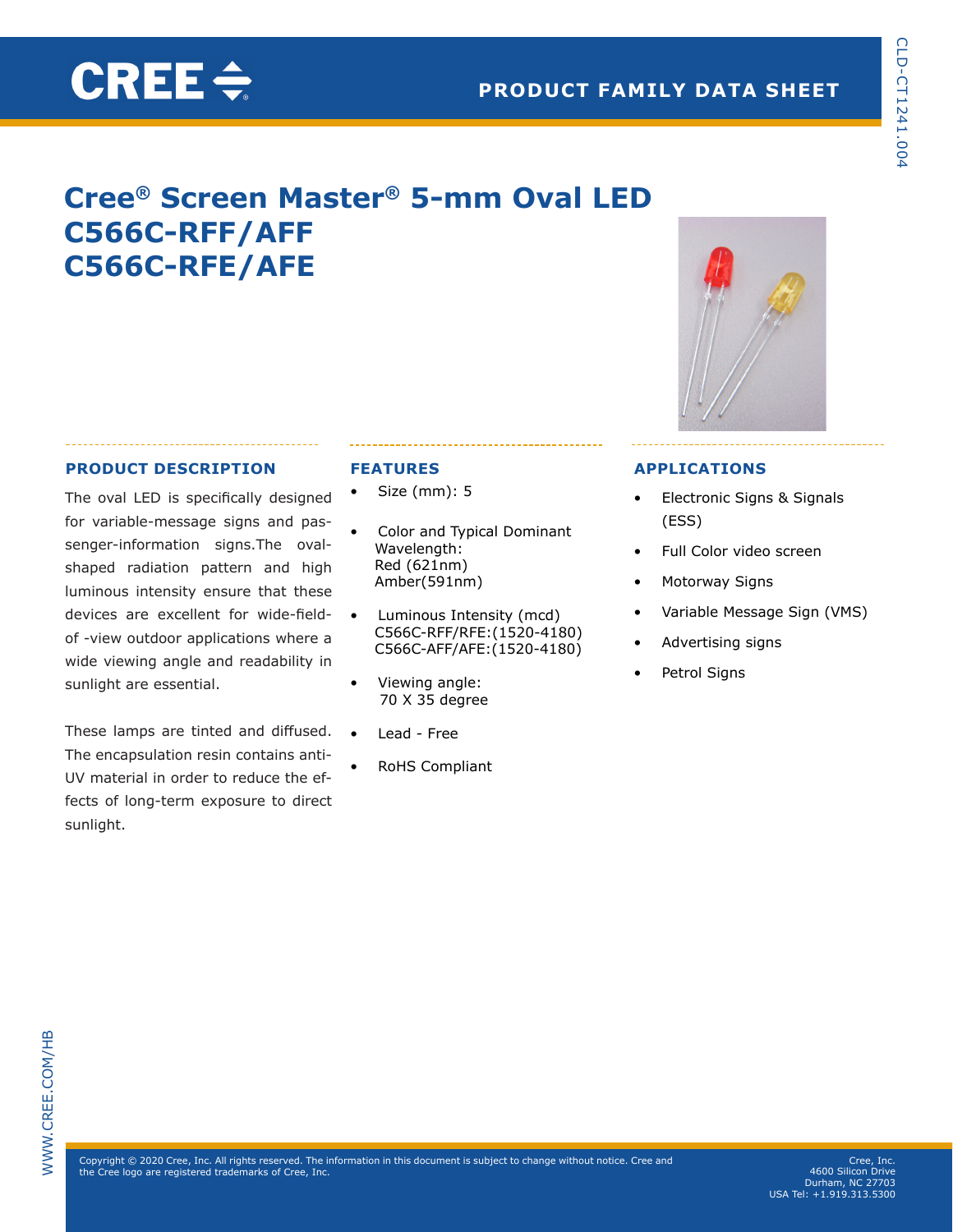## **ABSOLUTE MAXIMUM RATINGS (T<sub>a</sub> = 25°C)**

| <b>Items</b>                                             | Symbol               | <b>Absolute Maximum Rating</b>                                       | <b>Unit</b>  |  |
|----------------------------------------------------------|----------------------|----------------------------------------------------------------------|--------------|--|
|                                                          |                      | Red and Amber                                                        |              |  |
| <b>Forward Current</b>                                   | $\mathbf{I}_{\rm F}$ | $50$ Note1                                                           | <b>mA</b>    |  |
| Peak Forward Current Note2                               | $L_{FP}$             | 200                                                                  | <b>mA</b>    |  |
| Reverse Voltage                                          | $V_R$                | 5                                                                    | $\vee$       |  |
| Power Dissipation                                        | $P_{D}$              | 130                                                                  | mW           |  |
| <b>Operation Temperature</b>                             | $T_{\text{opr}}$     | $-40 \sim +95$                                                       | $^{\circ}$ C |  |
| Storage Temperature                                      | $T_{\text{stg}}$     | $-40 \sim +100$                                                      | $^{\circ}$ C |  |
| Lead Soldering Temperature                               | $T_{sol}$            | Max. 260°C for 3 sec. max.<br>(3 mm from the base of the epoxy bulb) |              |  |
| Electrostatic Discharge<br>Classification (MIL-STD-883E) | <b>ESD</b>           | Class 2                                                              |              |  |

### **Note:**

1. For long term performance the drive currents between 10mA and 30mA are recommended. Please contact CREE sales representative for more information on recommended drive conditions.

2. Pulse width ≤0.1 msec, duty ≤1/10.

## **TYPICAL ELECTRICAL & OPTICAL CHARACTERISTICS (T<sub>** $_A$ **</sub> = 25°C)**

| <b>Characteristics</b> | <b>Color</b> | Symbol                    | <b>Condition</b> | <b>Unit</b> | <b>Minimum</b> | <b>Typical</b> | <b>Maximum</b> |
|------------------------|--------------|---------------------------|------------------|-------------|----------------|----------------|----------------|
| Forward Voltage        | Red/Amber    | $V_{F}$                   | $I_c = 20$ mA    | $\vee$      |                | 2.1            | 2.6            |
| <b>Reverse Current</b> | Red/Amber    | $I_R$                     | $V_p = 5 V$      | $\mu$ A     |                |                | 100            |
| Dominant Wavelength    | Red          | $\Lambda_{\rm D}$         | $I_c = 20$ mA    | nm          | 619            | 621            | 624            |
|                        | Amber        | $\Lambda_{\rm D}$         | $I_c = 20$ mA    | nm          | 584            | 591            | 596            |
| Luminous Intensity     | Red          | $\mathbf{L}_{\mathsf{V}}$ | $I_c = 20$ mA    | mcd         | 1520           | 2200           |                |
|                        | Amber        | $\mathbf{I}_{\mathsf{V}}$ | $I_r = 20$ mA    | mcd         | 1520           | 2200           |                |

**Note:** Continuous reverse voltage can cause LED damage.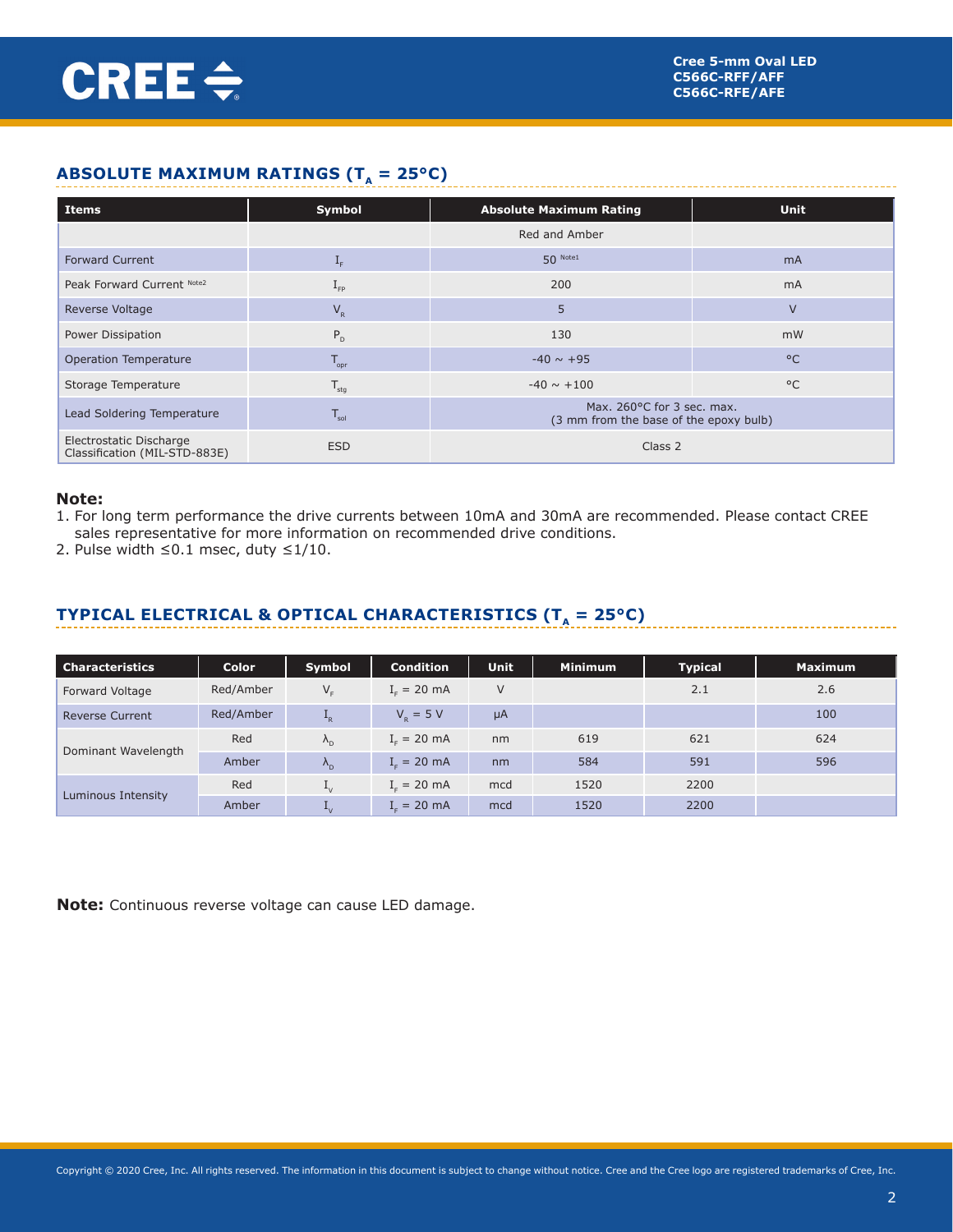## **INTENSITY BIN LIMIT (** $I<sub>F</sub> = 20$  **mA)**

|                |      | Bin Code   Min.(mcd)   Max.(mcd) |
|----------------|------|----------------------------------|
| UO             | 1520 | 2130                             |
| V <sub>0</sub> | 2130 | 3000                             |
| wn             | 3000 | 4180                             |

| Amber           |           |           |  |  |  |  |  |
|-----------------|-----------|-----------|--|--|--|--|--|
| <b>Bin Code</b> | Min.(mcd) | Max.(mcd) |  |  |  |  |  |
| U <sub>0</sub>  | 1520      | 2130      |  |  |  |  |  |
| V <sub>0</sub>  | 2130      | 3000      |  |  |  |  |  |
| wn              | 3000      | 4180      |  |  |  |  |  |

**•** Tolerance of measurement of luminous intensity is ±15%

## **COLOR BIN LIMIT (** $I<sub>F</sub> = 20$  **mA)**

|                       | Bin Code   Min.(nm)   Max.(nm) |     |
|-----------------------|--------------------------------|-----|
| <b>R</b> <sub>R</sub> | 619                            | 624 |

| Amber           |              |              |  |  |  |  |  |
|-----------------|--------------|--------------|--|--|--|--|--|
| <b>Bin Code</b> | Min.<br>(nm) | Max.<br>(nm) |  |  |  |  |  |
| A2              | 584          | 587          |  |  |  |  |  |
| A <sub>3</sub>  | 587          | 590          |  |  |  |  |  |
| A <sub>4</sub>  | 590          | 593          |  |  |  |  |  |
| A <sub>5</sub>  | 593          | 596          |  |  |  |  |  |

**•** Tolerance of measurement of dominant wavelength is ±1 nm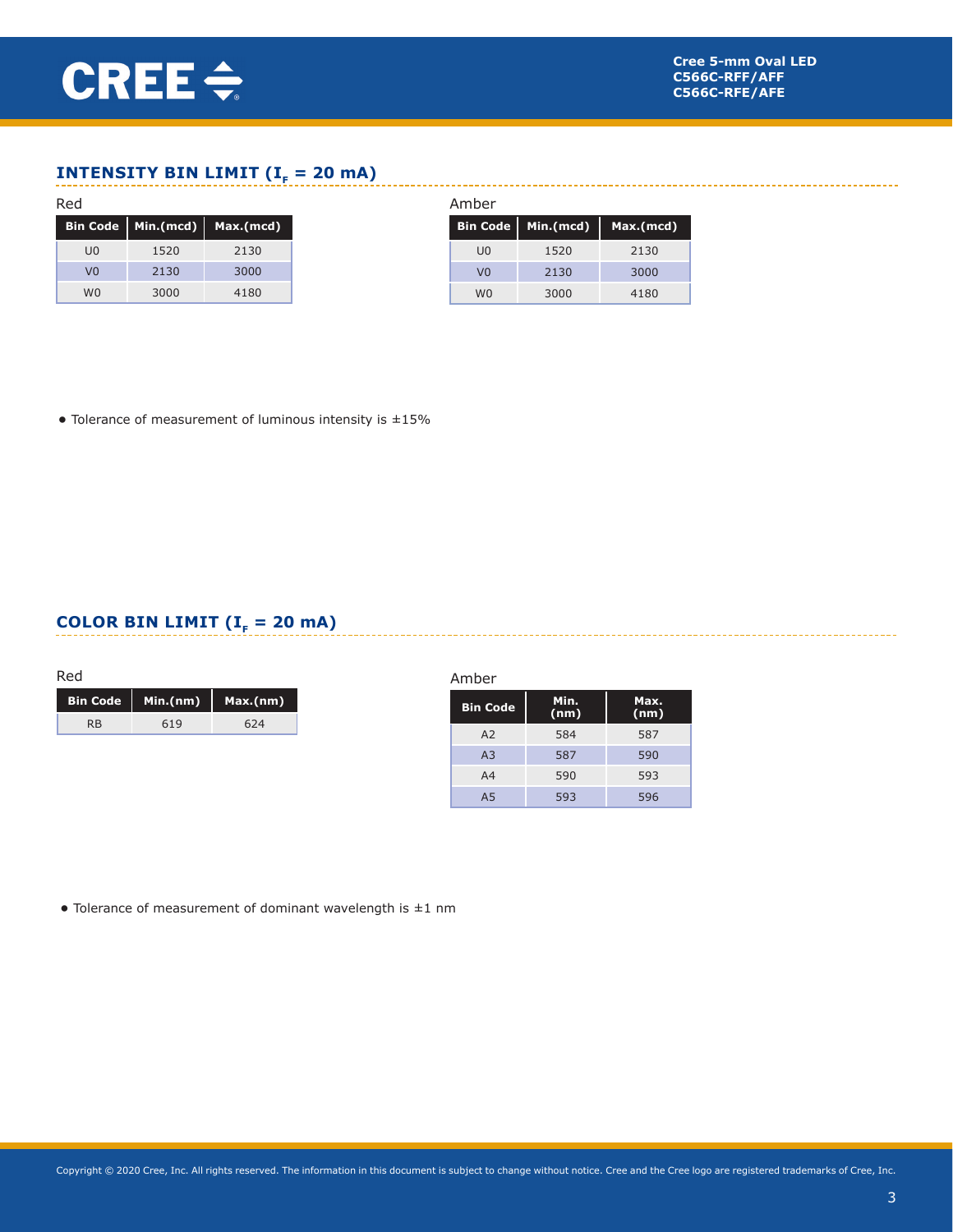## **ORDER CODE TABLE\***

| <b>Color</b><br><b>Kit Number</b> |                    | <b>Luminous Intensity (mcd)</b> |      | <b>Dominant Wavelength</b> |             |                  |             |             |                 |
|-----------------------------------|--------------------|---------------------------------|------|----------------------------|-------------|------------------|-------------|-------------|-----------------|
|                                   |                    | Min.                            | Max. | <b>Color Bin</b>           | Min. $(nm)$ | <b>Color Bin</b> | $Max.$ (nm) | Package,    | <b>Standoff</b> |
| Red                               | C566C-RFF-CU0W0BB1 | 1520                            | 4180 | <b>RB</b>                  | 619         | <b>RB</b>        | 624         | <b>Bulk</b> | <b>Yes</b>      |
| Red                               | C566C-RFF-CU0V0BB1 | 1520                            | 3000 | RB                         | 619         | RB               | 624         | <b>Bulk</b> | <b>Yes</b>      |
| Red                               | C566C-RFF-CV0W0BB1 | 2130                            | 4180 | <b>RB</b>                  | 619         | <b>RB</b>        | 624         | <b>Bulk</b> | <b>Yes</b>      |
| Red                               | C566C-RFE-CU0W0BB1 | 1520                            | 4180 | RB                         | 619         | RB               | 624         | <b>Bulk</b> | <b>No</b>       |
| Red                               | C566C-RFE-CU0V0BB1 | 1520                            | 3000 | <b>RB</b>                  | 619         | <b>RB</b>        | 624         | <b>Bulk</b> | <b>No</b>       |
| Red                               | C566C-RFE-CV0W0BB1 | 2130                            | 4180 | RB                         | 619         | RB               | 624         | <b>Bulk</b> | <b>No</b>       |
| Red                               | C566C-RFF-CU0W0BB2 | 1520                            | 4180 | <b>RB</b>                  | 619         | <b>RB</b>        | 624         | Ammo        | <b>Yes</b>      |
| Red                               | C566C-RFF-CU0V0BB2 | 1520                            | 3000 | RB                         | 619         | RB               | 624         | Ammo        | <b>Yes</b>      |
| Red                               | C566C-RFF-CV0W0BB2 | 2130                            | 4180 | <b>RB</b>                  | 619         | <b>RB</b>        | 624         | Ammo        | <b>Yes</b>      |
| Red                               | C566C-RFE-CU0W0BB2 | 1520                            | 4180 | RB                         | 619         | RB               | 624         | Ammo        | <b>No</b>       |
| Red                               | C566C-RFE-CU0V0BB2 | 1520                            | 3000 | <b>RB</b>                  | 619         | <b>RB</b>        | 624         | Ammo        | <b>No</b>       |
| Red                               | C566C-RFE-CV0W0BB2 | 2130                            | 4180 | <b>RB</b>                  | 619         | RB               | 624         | Ammo        | <b>No</b>       |

|              | <b>Kit Number</b>  |      | Luminous Intensity (mcd) | <b>Dominant Wavelength</b> |           |                  |           | Package,    | <b>Standoff</b> |
|--------------|--------------------|------|--------------------------|----------------------------|-----------|------------------|-----------|-------------|-----------------|
| Color        |                    | Min. | Max.                     | <b>Color Bin</b>           | Min. (nm) | <b>Color Bin</b> | Max. (nm) |             |                 |
| Amber        | C566C-AFF-CU0W0251 | 1520 | 4180                     | A2                         | 584       | A <sub>5</sub>   | 596       | <b>Bulk</b> | <b>Yes</b>      |
| <b>Amber</b> | C566C-AFF-CU0V0341 | 1520 | 3000                     | A <sub>3</sub>             | 587       | A4               | 593       | <b>Bulk</b> | <b>Yes</b>      |
| Amber        | C566C-AFF-CV0W0341 | 2130 | 4180                     | A <sub>3</sub>             | 587       | A4               | 593       | <b>Bulk</b> | <b>Yes</b>      |
| Amber        | C566C-AFE-CU0W0251 | 1520 | 4180                     | A <sub>2</sub>             | 584       | A <sub>5</sub>   | 596       | <b>Bulk</b> | <b>No</b>       |
| Amber        | C566C-AFE-CU0V0341 | 1520 | 3000                     | A <sub>3</sub>             | 587       | A <sup>4</sup>   | 593       | <b>Bulk</b> | <b>No</b>       |
| Amber        | C566C-AFE-CV0W0341 | 2130 | 4180                     | A <sub>3</sub>             | 587       | A <sub>4</sub>   | 593       | <b>Bulk</b> | <b>No</b>       |
| Amber        | C566C-AFF-CU0W0252 | 1520 | 4180                     | A2                         | 584       | A <sub>5</sub>   | 596       | Ammo        | <b>Yes</b>      |
| Amber        | C566C-AFF-CU0V0342 | 1520 | 3000                     | A <sub>3</sub>             | 587       | A4               | 593       | Ammo        | <b>Yes</b>      |
| Amber        | C566C-AFF-CV0W0342 | 2130 | 4180                     | A <sub>3</sub>             | 587       | A4               | 593       | Ammo        | <b>Yes</b>      |
| <b>Amber</b> | C566C-AFE-CU0W0252 | 1520 | 4180                     | A2                         | 584       | A <sub>5</sub>   | 596       | Ammo        | <b>No</b>       |
| Amber        | C566C-AFE-CU0V0342 | 1520 | 3000                     | A <sub>3</sub>             | 587       | A4               | 593       | Ammo        | <b>No</b>       |
| Amber        | C566C-AFE-CV0W0342 | 2130 | 4180                     | A <sub>3</sub>             | 587       | A4               | 593       | Ammo        | <b>No</b>       |

Notes:

- 1. The above kit numbers represent order codes that include multiple intensity-bin and color-bin codes. Only one intensity-bin code and one color-bin code will be shipped on each reel. Single intensity-bin, single color-bin codes will not be orderable.
- 2. Please refer to the "Cree LED Lamp Reliability Test Standards" document #1 for reliability test conditions.
- 3. Please refer to the "Cree LED Lamp Soldering & Handling" document #2 for information about how to use this LED product safely.

#1: Refer to http://www.cree.com/led-components/media/documents/LED\_Lamp\_Reliability\_Test\_Standard.pdf #2: Refer to http://www.cree.com/led-components/media/documents/sh-HB.pdf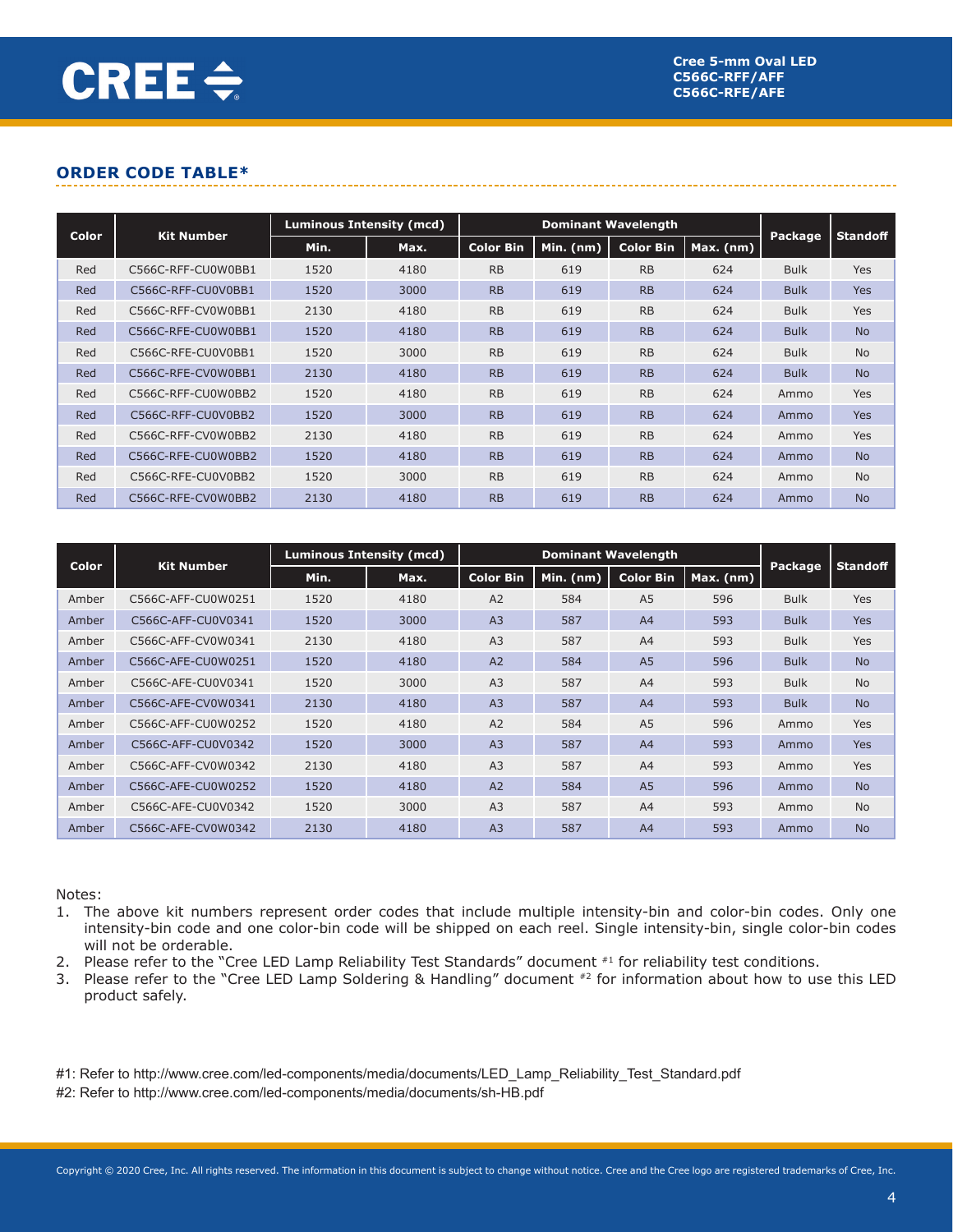

 $F(mA)$ 

-40

-30  $-20$ -10  $\Omega$ 

Ir(uA) -50

 $0.5$ 

30

Ta( $^{\circ}$ C)

### **GRAPHS**



The above data are collected from statistical figures that do not necessarily correspond to the actual parameters of each single LED. Hence, these data will be changed without further notice.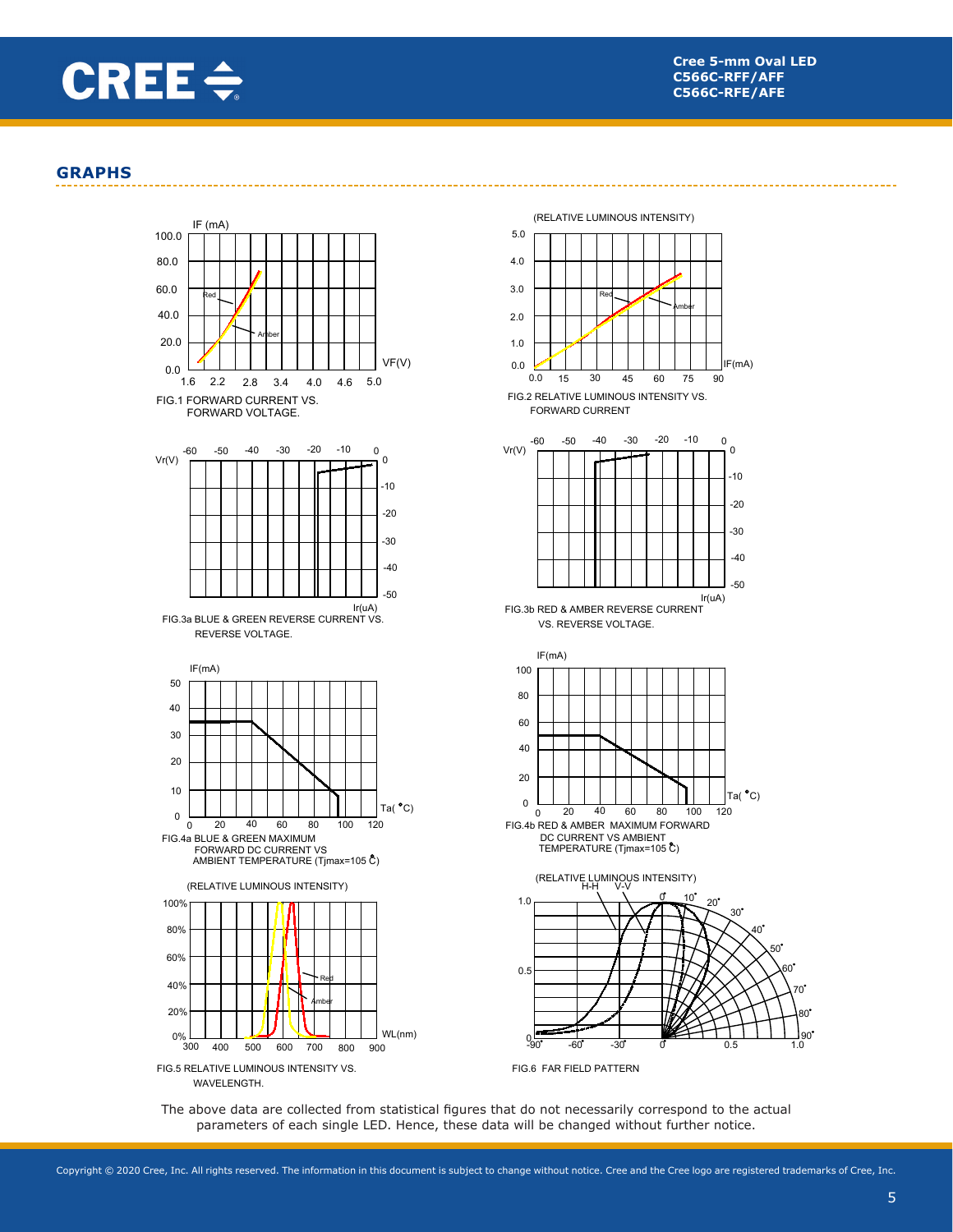

### **MECHANICAL DIMENSIONS**

All dimensions are in mm. Tolerance is  $\pm 0.25$  mm unless otherwise noted.

An epoxy meniscus may extend about 1.5 mm down the leads.

Burr around bottom of epoxy may be 0.5 mm max.







#### **NOTES**

#### Lead Frame Materials

Ag-plated and Lead-free Solder-plated iron.

#### RoHS Compliance

The levels of RoHS-restricted materials in this product are below the maximum concentration values (also referred to as the threshold limits) permitted for such substances, or are used in an exempted application in accordance with EU Directive 2011/65/EC (RoHS2), as implemented by EU member states on January 2, 2013 and amended on March 31, 2015 by EU Directive 2015/863/EU.

RoHS Declarations for this product can be obtained from your Cree representative or from the Product Ecology section of the Cree website.

#### Vision Advisory Claim

Users should be cautioned not to stare at the light of this LED product. The bright light can damage the eye.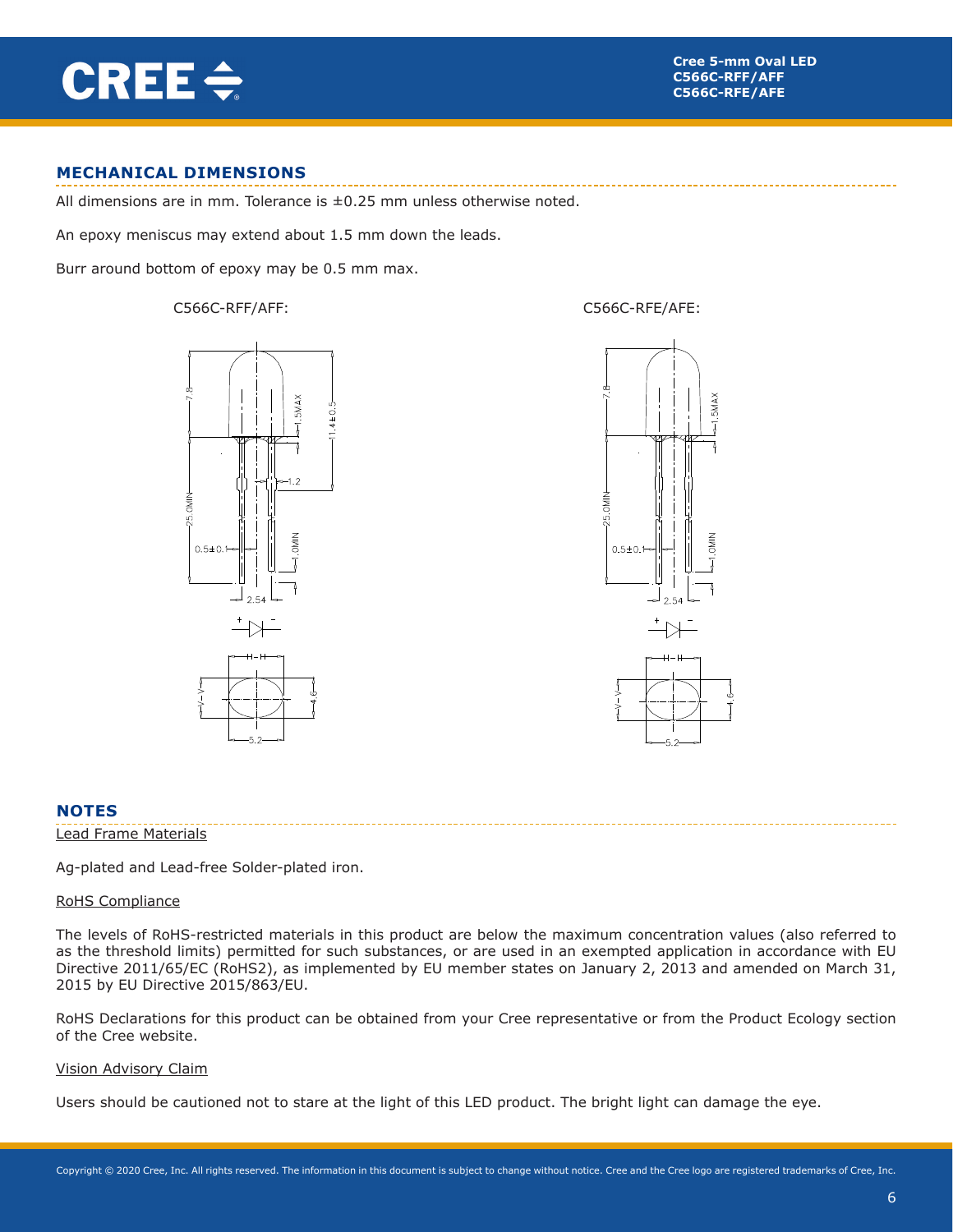

## **KIT NUMBER SYSTEM**

All dimensions in mm.Cree LED lamps are tested and sorted into performance bins. A bin is specified by ranges of color, forward voltage, and brightness. Sorted LEDs are packaged for shipping in various convenient options. Please refer to the "Cree LED Lamp Packaging Standard" document for more information about shipping and packaging options.

Cree LEDs are sold by order codes in combinations of bins called kits. Order codes are configured in the following manner:



\* Please contact our sales representative for ordering information.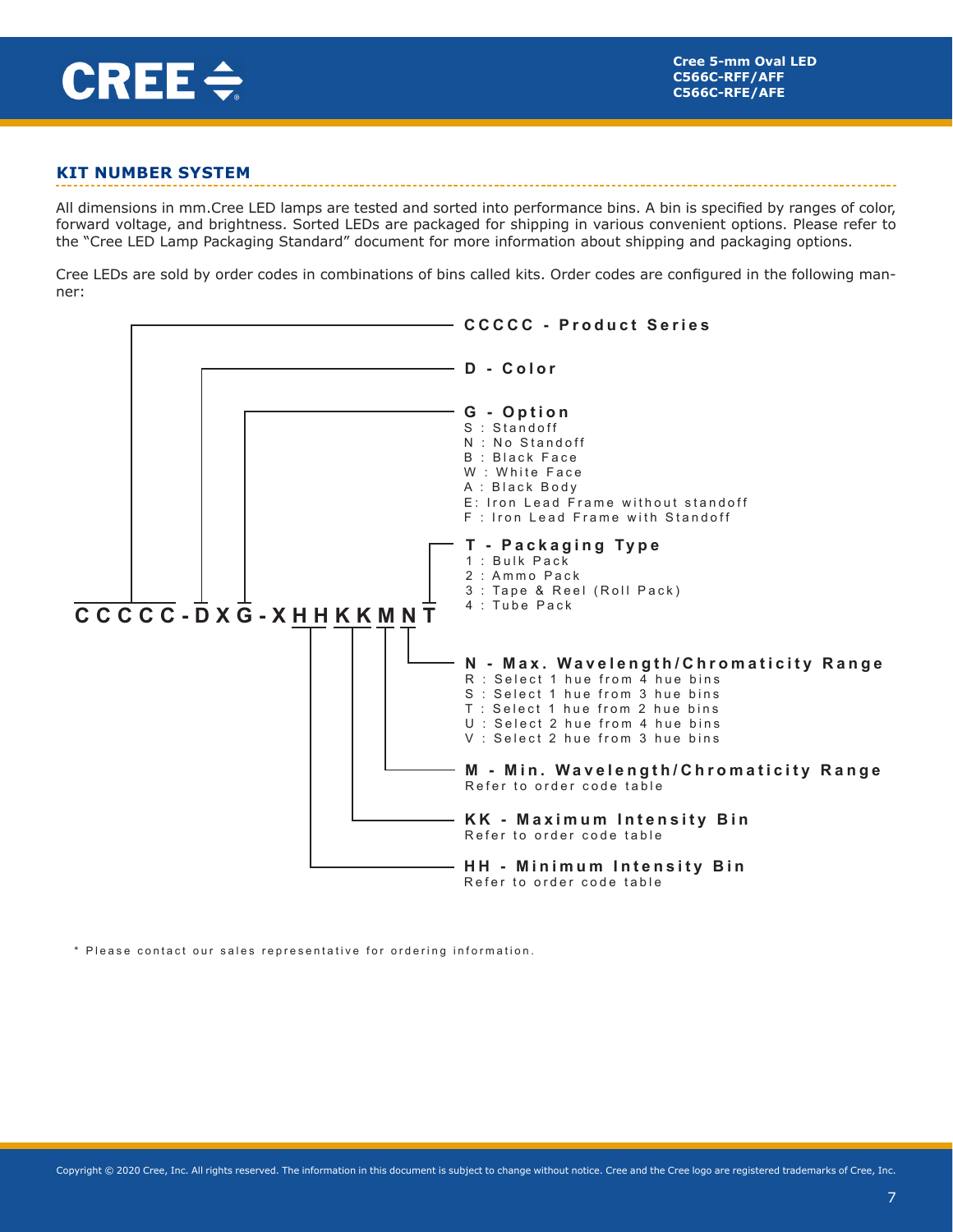

## **REFLOW SOLDERING**

The LED soldering specification is shown below(suitable for both leaded solder & lead-free solder):

| <b>Manual Soldering</b> |                                                  | Solder Dipping          |                                                  |  |  |
|-------------------------|--------------------------------------------------|-------------------------|--------------------------------------------------|--|--|
| Soldering iron          | 35 W max                                         | Preheat                 | $110$ °C max                                     |  |  |
| Temperature             |                                                  | Preheat time            | 60 seconds max                                   |  |  |
|                         | 300 °C max                                       | Solder-bath temperature | 260 °C Max                                       |  |  |
| Soldering time          | 3 seconds max                                    | Dipping time            | 5 seconds max                                    |  |  |
| Position                | Not less than 3 mm from the base of the package. | Position                | Not less than 3 mm from the base of the package. |  |  |

• Manual soldering onto the PCB is not recommended because soldering time is uncontrollable.

• The recommended wave soldering is as below:



- Do not apply any stress to the LED package, particularly when heated.
- Only bottom preheat is suggested & should not preheat on top in order to reduce thermal stress experienced by the LEDs.
- The LEDs must not be re used once they have been extracted from PCB.
- After soldering the LEDs, the package should be protected from mechanical shock or vibration until the LEDs have reached 40 ºC or below.
- Precautions must be taken as mechanical stress on the LEDs may be caused by PCB warpage or from the clinching and cutting of the LED leads.
- When it is necessary to clam the LEDs during soldering, it is important to ensure no mechanical stress is exerted on the LEDs.
- Cut the LED lead at normal room temperature. Lead cutting at high temperature may cause failure of the LEDs.

Refer to "http://www.cree.com/led-components/media/documents/sh-HB.pdf" for soldering & handling details.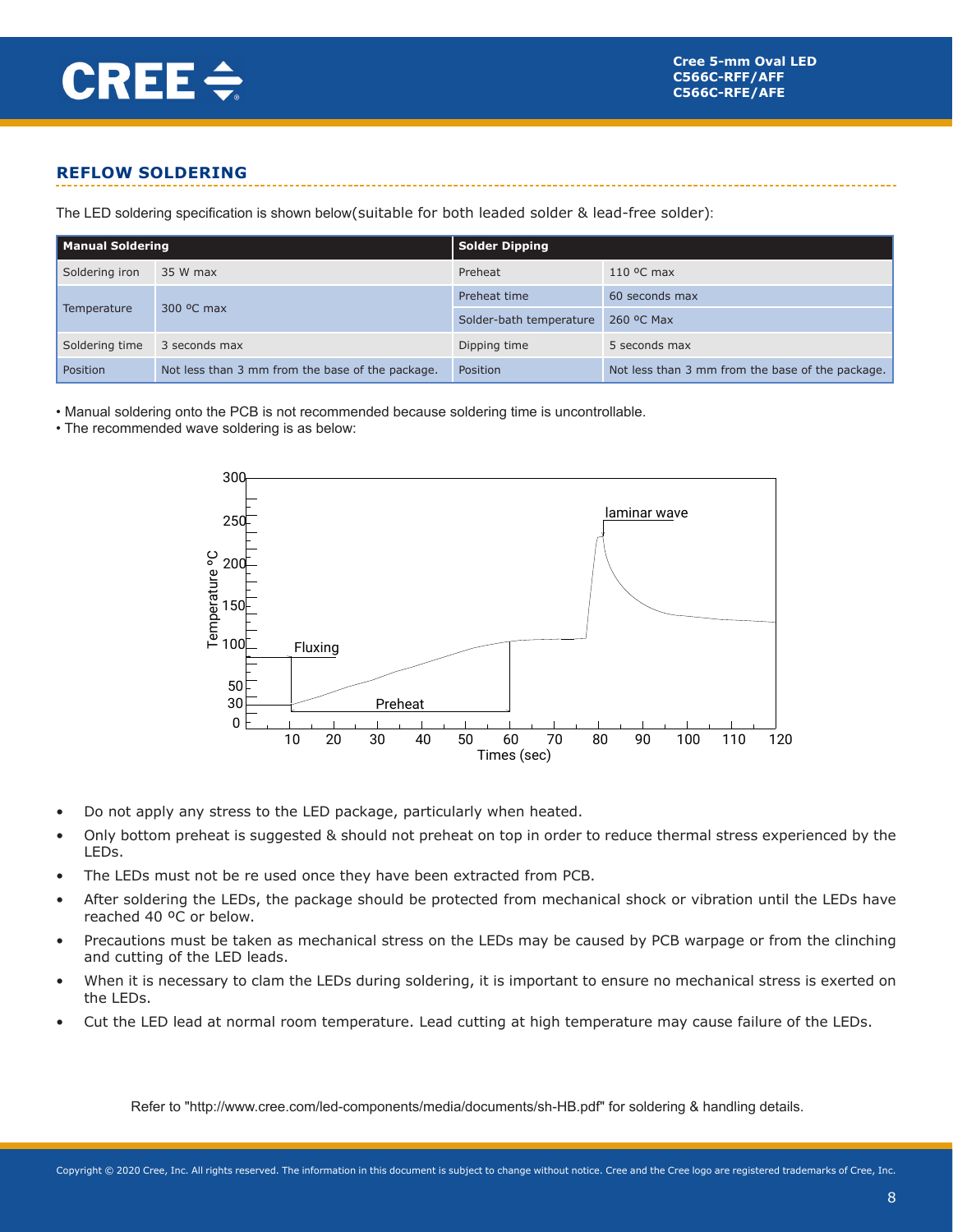

### **PACKAGING**

#### **Features:**

- The LEDs are packed in cardboard boxes after packaging in normal or anti-electrostatic bags.
- Cardboard boxes will be used to protect the LEDs from mechanical shock during transportation.
- The boxes are not water resistant, and they must be kept away from water and moisture.
- The Bulk Pack types of packaging.
- Max 500 pcs per bulk and Max 2500 pcs per ammo.

## **Bulk Pack Packaging Type:**

## **Ammo Pack Packaging Type:**